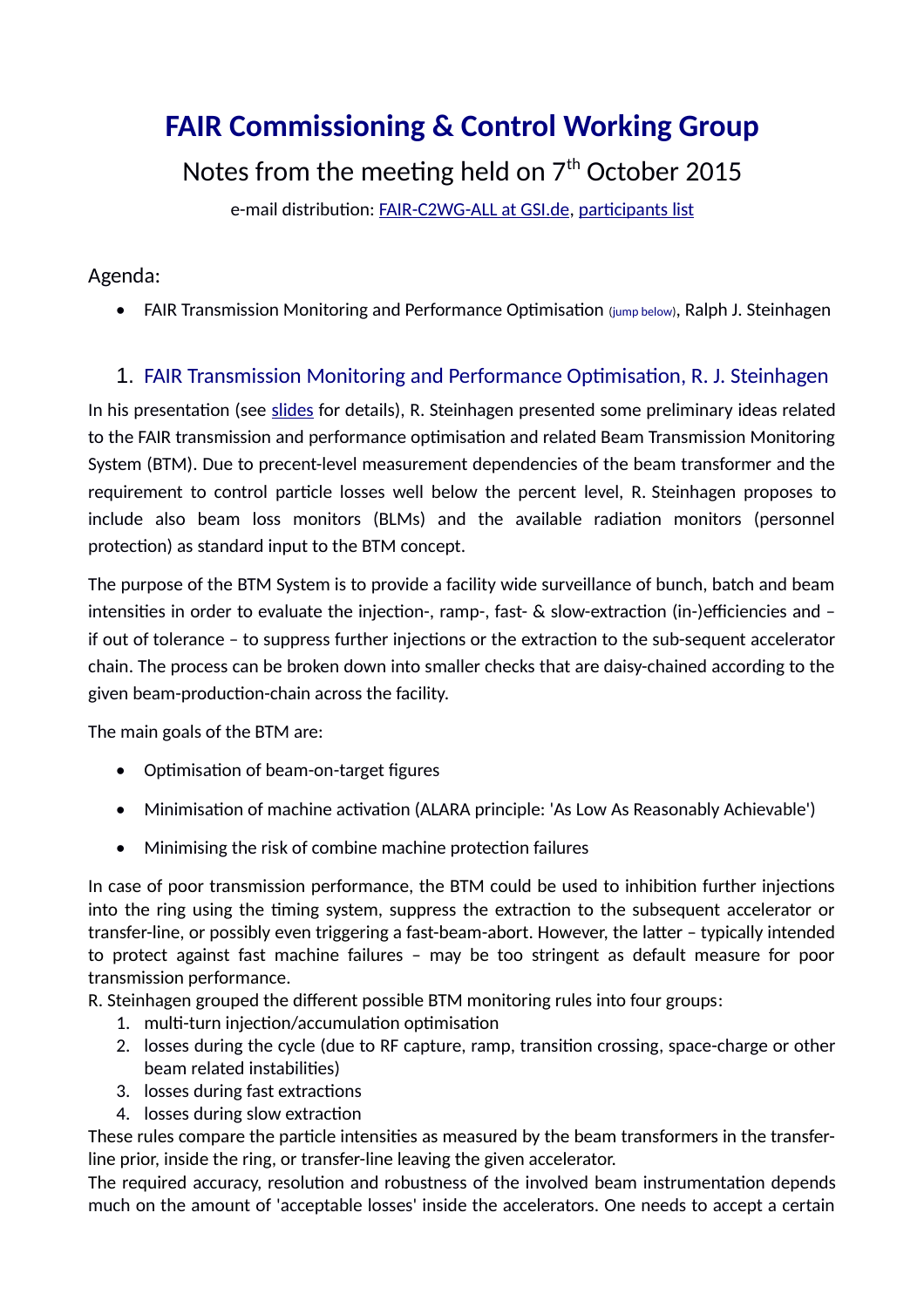amount of losses due to operating the FAIR accelerators close to the space-charge limit, Touschek scattering, finite machine acceptance and aperture, finite vacuum and rest-gas interactions, optics errors, beta-beat, dynamic aperture, and other fundamental real-world limitations.

Most particle losses in SIS100 are mitigated by dedicated beam halo cleaning system that intercept the beam and converts the otherwise uncontrolled losses into controlled losses on this purpose specifically designed collimators and cryo-absorbers.

Besides machine transmission performance and hard machine protection (i.e. material damage) considerations due to fast losses (further discussed in an upcoming FC2WG meeting), machine activation and resulting machine hands-on maintenance provides another limit on how much particles can be lost.

As a working hypothesis, the highest tolerable losses for accelerator operation is often quoted as the '1 W/m loss criteria' for protons (see also: N.V. Mokhov and W. Chou, The  $7<sup>th</sup>$  ICFA Miniworkshop on High Intensity High Brightness Hadron Beams, USA, 1999). Based on an earlier presentation given by I. Strasik ("Tolerable Beam Losses in SIS100", at the HIC4FAIR workshop, Hamburg, 2015), these '1 W/m loss criteria' as been re-validated by I. Strasik using FLUKA. These losses relate to an activation dose of about 1 mSv/h at 30 cm after an irradiation time of 100 days and 4 hours of cooling time. Due to the different nature of interactions with matter, the '1 W/m loss criteria' is higher for ions for the same energy per nucleon (scales roughly with the nuclear number, ie. U 'W/m' losses can be a factor 238 higher than for protons to result in the same activation level).

Including the presently estimated collimation efficiencies and assuming that no other elements than collimators may reach above '1 mSv/h activation' criteria, the maximum tolerable losses would be about 5% for protons or 10% for  $^{238}$ U $^{92+}$  ions at SIS100 extraction energies. R. Steinhagen cautions that these numbers are only indicative and that the existing operation, shielding and radiation permit (aka. "Strahlenschutzverordnung und Betriebserlaubnis") limits these to below 3% for 29 GeV protons. R. Steinhagen stresses that normal operation should aim at losses that are significantly below these limits ( $\leftrightarrow$  ALARA principle). For comparison: the CERN-PS accelerator achieves routinely about 4-8% cycle losses (covering injection & extraction) for similar intensities (data courtesy R. Steerenberg,  $19<sup>th</sup>$  March 2012).

On the question of how 'low' is 'reasonable', R. Steinhagen stated it would be unrealistic to assume zero losses for ion operation (see: above loss mechanism) and that one may need to accept a certain amount of losses by design for FAIR. Nevertheless, in this context of unavoidable losses, he proposed that we would need to agree to a 'golden standard' of exhausting reasonable common operation practises of controlling beam parameter known to induce particle loss before declaring these losses as 'acceptable'. The proposed steps to be performed and optimised for low-intensity beams before going into stable beams production include:

- Extraction/Injection Matching
	- first-turn trajectory steering (BPMs),
	- energy matching (BPMs & Schottky),
	- coarse collimation (IPMs) (removing excessive tails at low energy before propagating them to higher-energy machines)
	- bunch-length to bucket-space matching (FCTs)
- Closed-Orbit Cycle-to-Cycle Feedback (BPMs)
- aperture optimisation (coarse, circulating beam)
- Tune & Chromaticity Correction (BPMS, BBQ)
	- optimises space charge, ΔQ spread, dyn. aperture, beam stability
- Emittance (blow-up) Monitoring (IPMs, FCTs)

plus additional to be defined steps for high-intensity operation (e.g. optics correction, detailed collimation setup, quantative slow-extraction optimisation, …). Presently, many of this steps are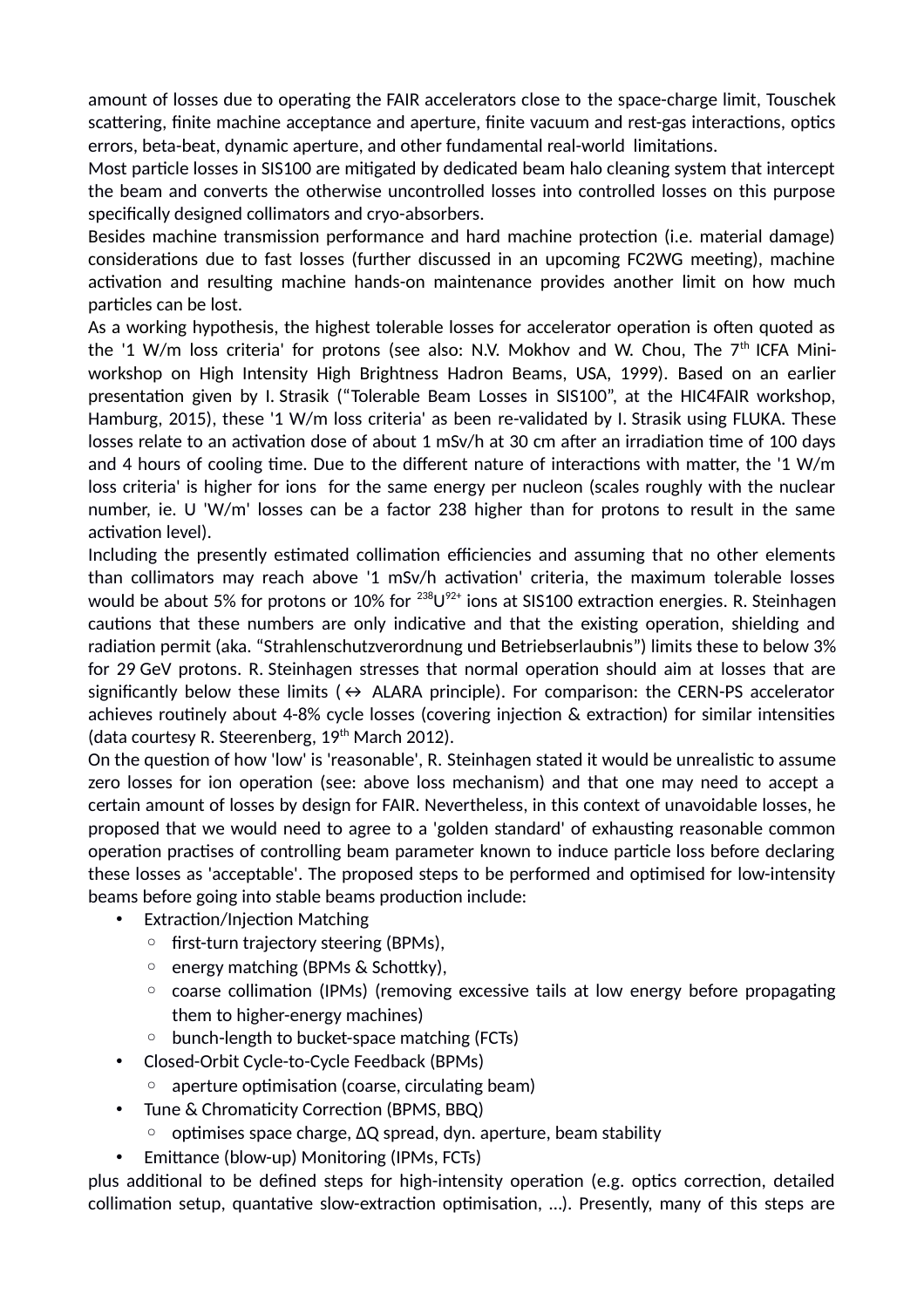already performed but not always systematically.

R. Steinhagen highlights that it is infeasible to achieve the target of sub-percent-level loss control using beam transformers alone as these are typically limited to accuracies in the 1 to 3% range. While small improvement may be possible, the required order of magnitude improvements are unrealistic based on long-term experience in and outside GSI.

He thus proposes to include BLMs for fast in-cycle and cycle-to-cycle loss optimisation and to cross-calibrate these to the radiation monitors that provide a slow, but absolute loss measurements. The plan is to use the BLM signals as relative indicators w.r.t. a given setup reference. R. Steinhagen showed some summary slides from S. Damjanovic illustrating that the planned SIS100 BLM system should be well sensitive enough to resolve permille transmission losses (est. minimum BLM detection threshold of about  $5·10<sup>4</sup>$  ions/s).

R. Steinhagen provided some further examples of how the beam transformer and BLMs could be integrated and used for regular day-to-day operation (see [slides](https://fair-wiki.gsi.de/foswiki/pub/FC2WG/FairC2WGMinutes/20151007_FAIR_Transmission_and_Performance_Monitoring.pdf) for details).

#### *Discussion:*

R. Bär questioned whether the readout frequency of the online dosimetry will be in the order of 10 second scale. R. Steinhagen mentioned (based on an early e-mail conversation with T. Radon) about the ongoing revision and upgrade of the present dosimetry read-out electronics and that those details need to be discussed. The temporal resolution of the radiation monitors would be too coarse in any case to allow cycle-to-cycle transmission optimisations. The main purpose of the radiation monitors is to provide an absolute calibration standard for the faster BLM-based dose measurements.

D. Ondreka and R. Steinhagen stressed that in the future the fast and DC-current transformers would need to provide the post-processed absolute particle numbers rather than beam currents only. In the future, multiple systems and users (e.g. Archiving, BTM, SBF, ...) will depend on the same data, and the computation of the particle numbers (derived from the measured beam current and ion charge-state) should for consistency reasons be performed centrally rather than in the client applications. The required information could be provided by LSA or in hardware based on LOBI preference.

C. Kleffner mentioned that the particle counters used in HEST are calibrated against the primary beam intensities.

U. Weinrich asked whether the 5% loss-limit for collimators. It is presently assumed that most of these hot-spots are related to a selected number of cryo-absorbers and warm magnets. R. Steinhagen emphasised that this losses need to be kept anyway much lower than 5% based on the present radiation permit.

A. Reiter asked whether there is an ongoing R&D effort regarding distributed BLMs at CERN. R. Steinhagen affirmed this that this is primarily intended for the CLIC drive beam, tested at CTF3 and developed in partnership with ACAS at the Australian Synchrotron.

H. Weick asked whether the transformer signals and BTM thresholds could be used to also fit experimental requirements (i.e. reject too low/too high intensities being extracted to the target). R. Steinhagen confirmed that the thresholds are flexible and could also set to a tighter limits if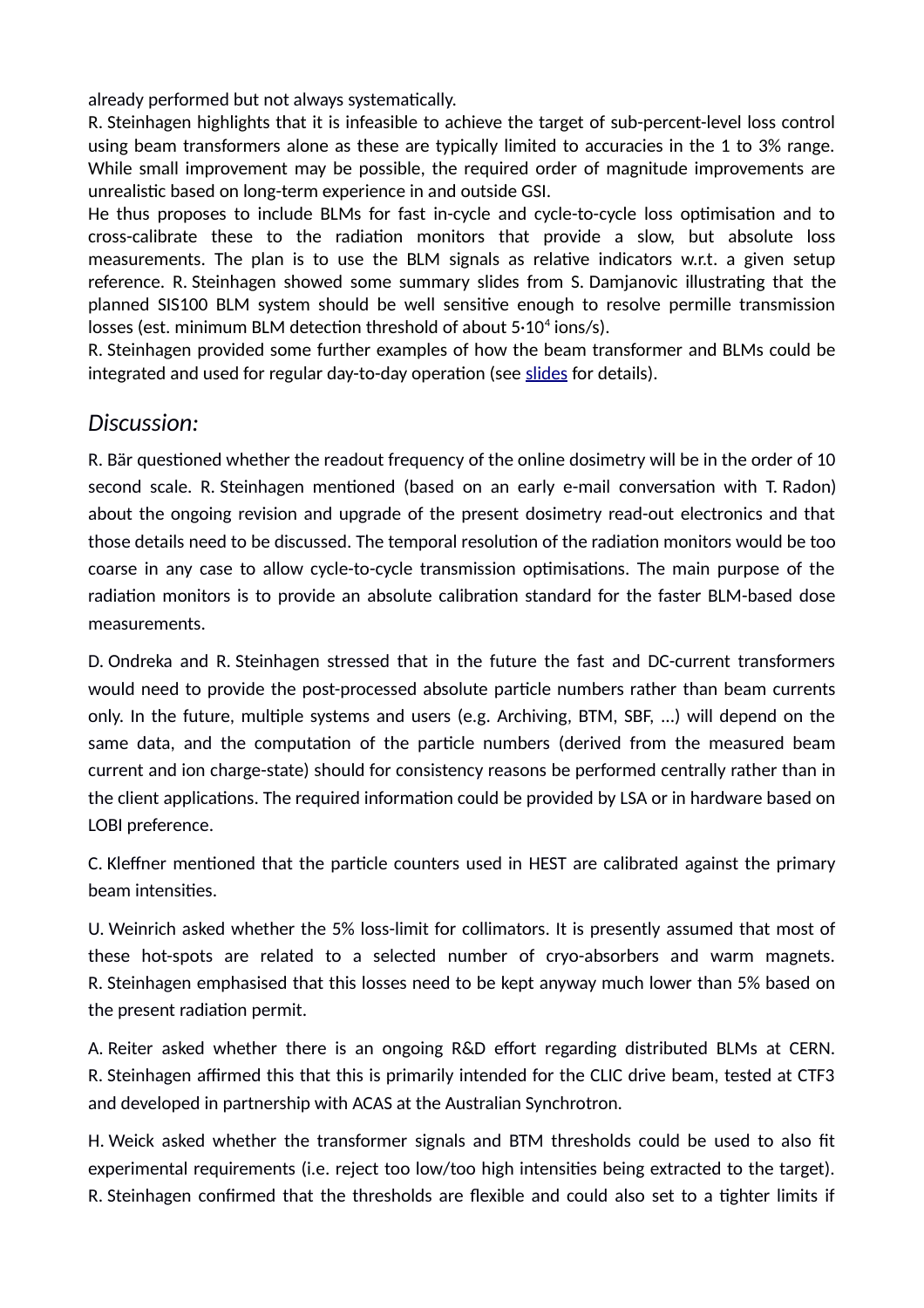required.

H. Weick asked whether this information is already available during the cycle in real-time. R. Bär and R. Steinhagen commented that initially the BTM will be used for monitoring purposes only before using it to suppress future beams being injected into or extracted out of the ring machine. In the future it could be also envisaged that the beam extraction is suppressed if only three out of four shots met the required intensity target. This decision should be based on pre-defined rules though.

D. Ondreka, R. Bär and R. Steinhagen highlighted that the BTM are not primarily intended to be a fast machine protection system to protect sensitive experiment equipment but rather as an optimisation tool to optimise transmission, reduce losses and thus to minimise activation of the machine. The fast protection of experimental equipment needs to specified separately. Sensitive devices – if they cannot be protected passively – will be protected through the setup-beam-flag mechanism that triggers a fast-beam-abort when the given thresholds are exceeded and the intensity ramp-up procedure. The BTM system is too slow to cover fast machine-protection scenarios.proton corresponds to an evenly distributed or localised 1 mSv/h activation of the machine ('1 W/m' criteria). R. Steinhagen explained (based on I. Strasik's HIC4FAIR presentation), that these are localised loss/activation hot-spots outside of what is intercepted by the primary and secondary collimators. It is presently assumed that most of these hot-spots are related to a selected number of cryo-absorbers and warm magnets. R. Steinhagen emphasised that this losses need to be kept anyway much lower than 5% based on the present radiation permit.

A. Reiter asked whether there is an ongoing R&D effort regarding distributed BLMs at CERN. R. Steinhagen affirmed this that this is primarily intended for the CLIC drive beam, tested at CTF3 and developed in partnership with ACAS at the Australian Synchrotron.

H. Weick asked whether the transformer signals and BTM thresholds could be used to also fit experimental requirements (i.e. reject too low/too high intensities being extracted to the target). R. Steinhagen confirmed that the thresholds are flexible and could also set to a tighter limits if required.

H. Weick asked whether this information is already available during the cycle in real-time. R. Bär and R. Steinhagen commented that initially the BTM will be used for monitoring purposes only before using it to suppress future beams being injected into or extracted out of the ring machine. In the future it could be also envisaged that the beam extraction is suppressed if only three out of four shots met the required intensity target. This decision should be based on pre-defined rules though.

D. Ondreka, R. Bär and R. Steinhagen highlighted that the BTM are not primarily intended to be a fast machine protection system to protect sensitive experiment equipment but rather as an optimisation tool to optimise transmission, reduce losses and thus to minimise activation of the machine. The fast protection of experimental equipment needs to specified separately. Sensitive devices – if they cannot be protected passively – are intentwill be protected through the setupbeam-flag mechanism that triggers a fast-beam-abort when the given thresholds are exceeded and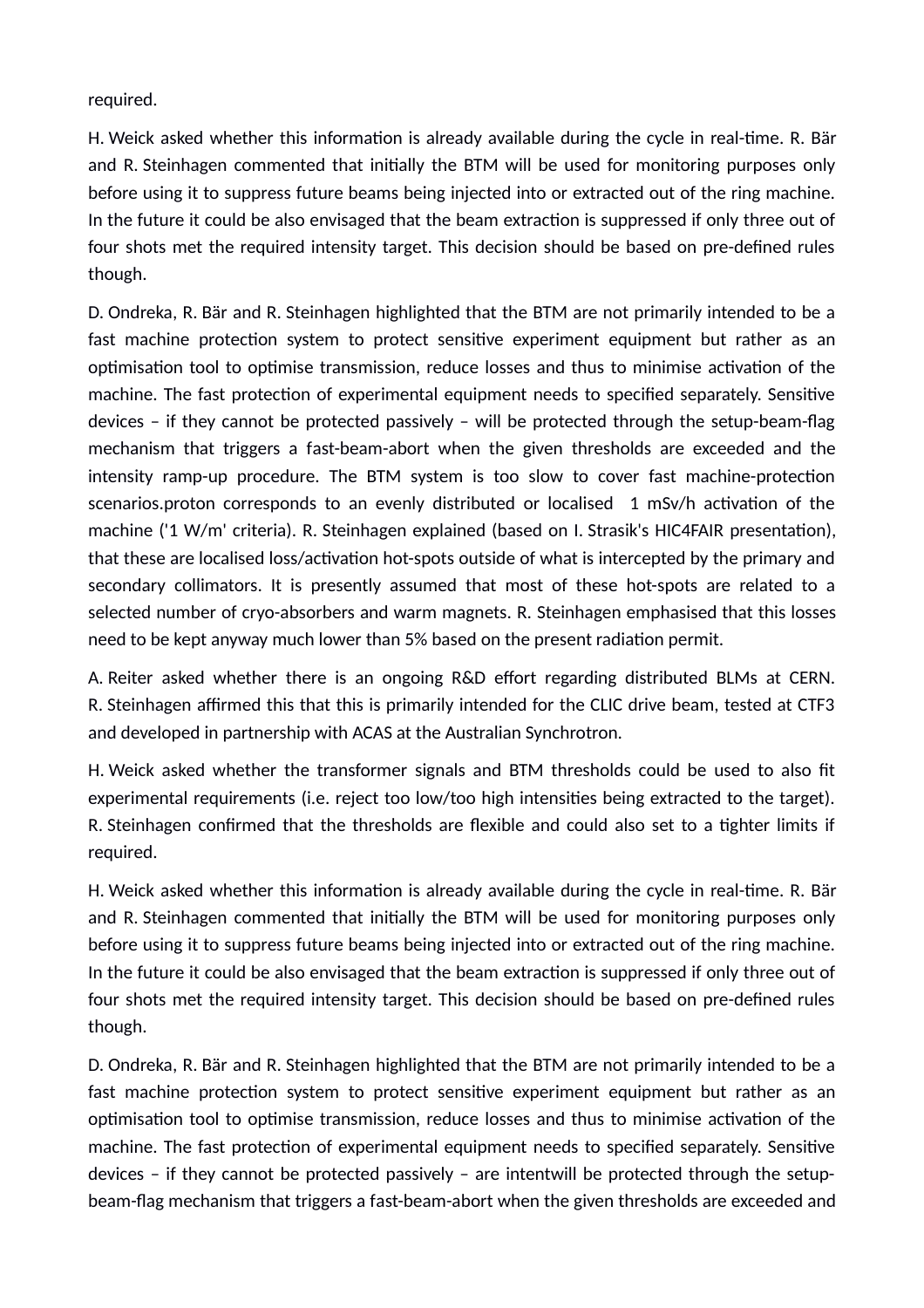the intensity ramp-up procedure. The BTM system is too slow to cover fast machine-protection scenarios.

U. Weinrich recommended that the BTM coverage should not stop at the targets. Transmission is also an important topic for secondary particle beams. Bad primary to secondary conversion rates are good indicators for tuning the machine.

U. Weinrich asked (an open) question about 'How much loss is acceptable?', 'When do you [does one] expect an answer?' and 'How many loss at which point?'. R. Steinhagen commented that while there are already hard limits derived from radiation protection regulation, that we should aim at much lower losses (ALARA principle). The main questions is how 'low' is 'reasonable' in ALARA.

U. Weinrich asked about how much activation is expected for Super-FRS at nominal intensities. H. Weick replied up to multiple Sv/h for the target. U. Weinrich commented that a per-mill of permanent losses may not be acceptable.

D. Ondreka commented that most of the losses and activation in SIS18 are known: typically in the range of a few μSv/h with a few localised hot spots in the order of a few mSv/h. For SIS100 it is expected that most of the hot-spots are at collimators, cryo-absorbers and a few warm magnets.

D. Ondreka commented that the machine aperture is at around 10 σ ( σ being the r.m.s. beam width) and that it is clear that the losses would occur at the limiting elements with 3 σ aperture. Maintenance on cryo-absorbers or extraction septum or other systematic loss positions may pose a problem. Handling is partly automated in SIS100 for baking-out.

U. Weinrich commented that for the targets the necessity for hands-on maintenance is reduced by the already designed/specified automation and remote handling. He indicated that due to the reduced level of remote handling in the synchrotrons that one may not be able to enter and simply have to wait for the radiation cool-down. U. Weinrich asked how this risk could be evaluated or handled?

R. Steinhagen (showing back-up slide 27 & 28) commented that much of machine protection is about 'risk management'. Risk – here defined as the product of consequence of an incident and its probability – needs to be counter-balanced by appropriate technical measures mitigating the risk.

U. Weinrich replied that according to Robert W. Kolb 'planned loss is not a risk' and these type of risk will occur with a 100% probability. Risk management is one way dealing with it but there are also other ways. D. Ondreka commented that it is not just about activation of components but rather about the probability that these fail either due to activation or their repair being impacted (blocked) by activation issues. U. Weinrich agreed that 'risk management' could be applied in this case.

R. Steinhagen highlighted that some of the risk are a continuous gradient, i.e. 'waiting for three month until a system can be repaired due to activation' would have the same impact on operation of the machine as 'three month of waiting for a spare part or repairs after a device has been damaged by the beam'. How much losses (or risk) will need to be accepted during the future FAIR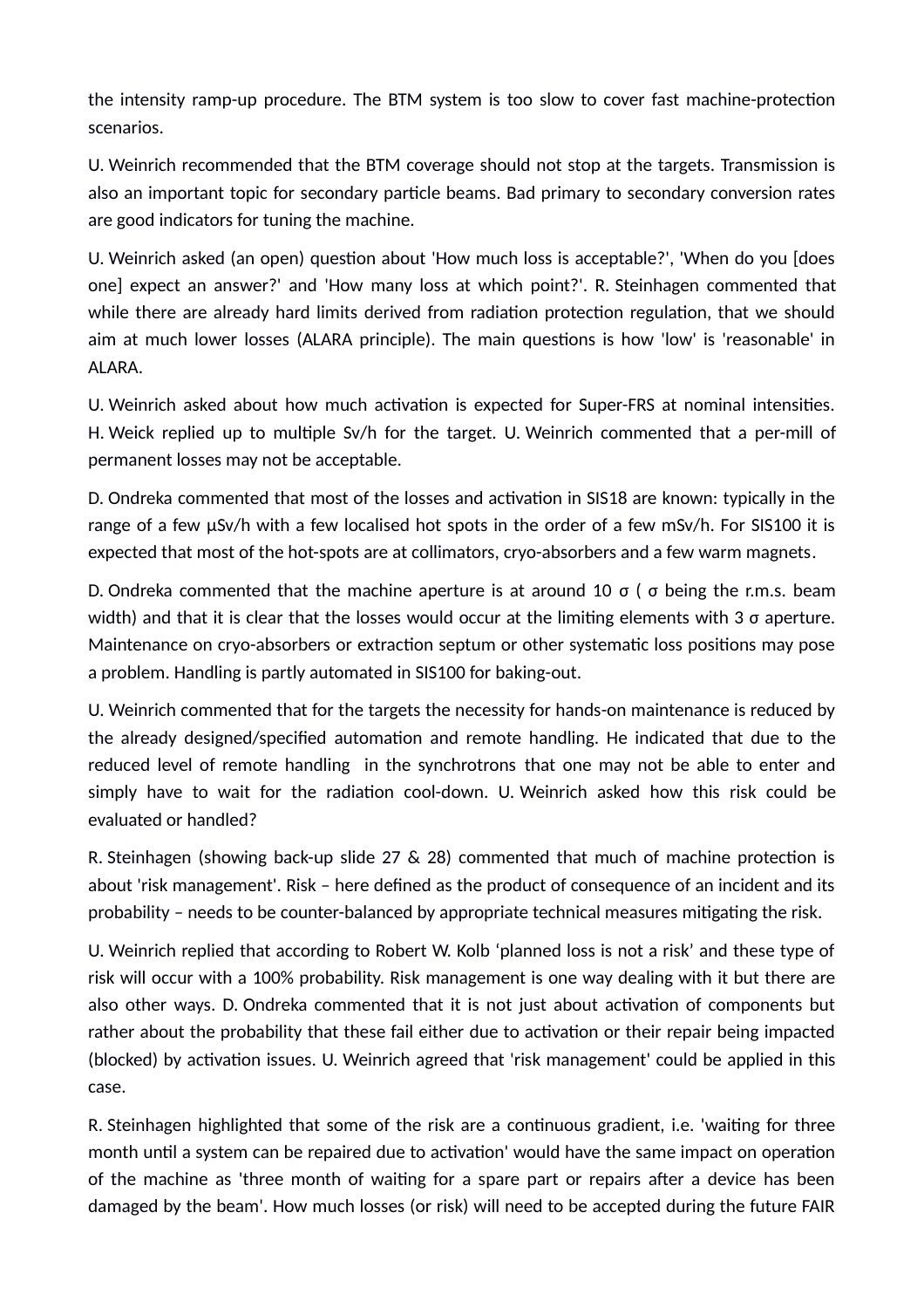operation is a top-level management decision. A more detailed machine protection discussion is planned for the next FC2WG meeting.

[A lively discussion continues....]

U. Weinrich commented that this topic is highly relevant if we talk about systematic losses in SIS100 above 1%.

D. Ondreka cautioned that the scale of many of these issues cannot be precisely predicted yet. He proposed to re-evaluate the activation issue after having operated SIS100 for a couple of weeks and to correlate the measured losses with the radiation monitors.

A. Reiter agreed that top management will decide how the facility will be operated anyhow and that one should focus on technical solutions in order to achieve a manageable risk and work out the requirements into a coherent concept. He proposed to have an off-line meeting to discuss the details.

A. Reiter commented that the HEBT may be insufficiently covered by BLMs with respect to beam transmission monitoring (only 30 BLMs). Concerning the monitoring of slow-extraction losses, he commented (agreeing with the statement made in the presentation) that the SEM monitors may probably have an accuracy of 10-15% only and that these are also affected by ageing effects that are hard to detect and quantify.

U. Weinrich supports the overall concepts and adds that this scheme should be also be flexible enough to deal with operational scenarios in the ESR and HESR storage rings (e.g. monitoring transmission before and after cooling).

D. Ondreka recommended regarding monitoring losses during slow extraction that the very sensitive cryo-comparators (mentioned by A. Reiter earlier) should ideally placed in a common transfer-line section directly after SIS100 that nearly all beams have to pass. This would help with the slow extraction machine tuning to measure how much of the stored intensity have actually been extracted. The probability that these intensities are transported through HEBT without any further high losses is considered fairly high, as the HEBT aperture is quite large, especially for the parameters of the slow extracted beam.

A. Reiter and D. Ondreka commented that it would be valuable to get direct feedback from the experiments on the actual detected particle rates. A FESA-like software interface would be highly appreciated for integrating it into operation and the controls system.

R. Bär commented that the break-down of the overall concept into technical tasks remains open and needs to be further discussed. The rough specification made in 2012 are insufficient for this. CSCO will supervise the BTM activities but the actual implementation is part of the Slovenian inkind (COSYLAB). The remaining details must be specified in in time before the targeted implementation in 2017. R. Bär recommends that this should start now.

*Next Steps and Actions:*